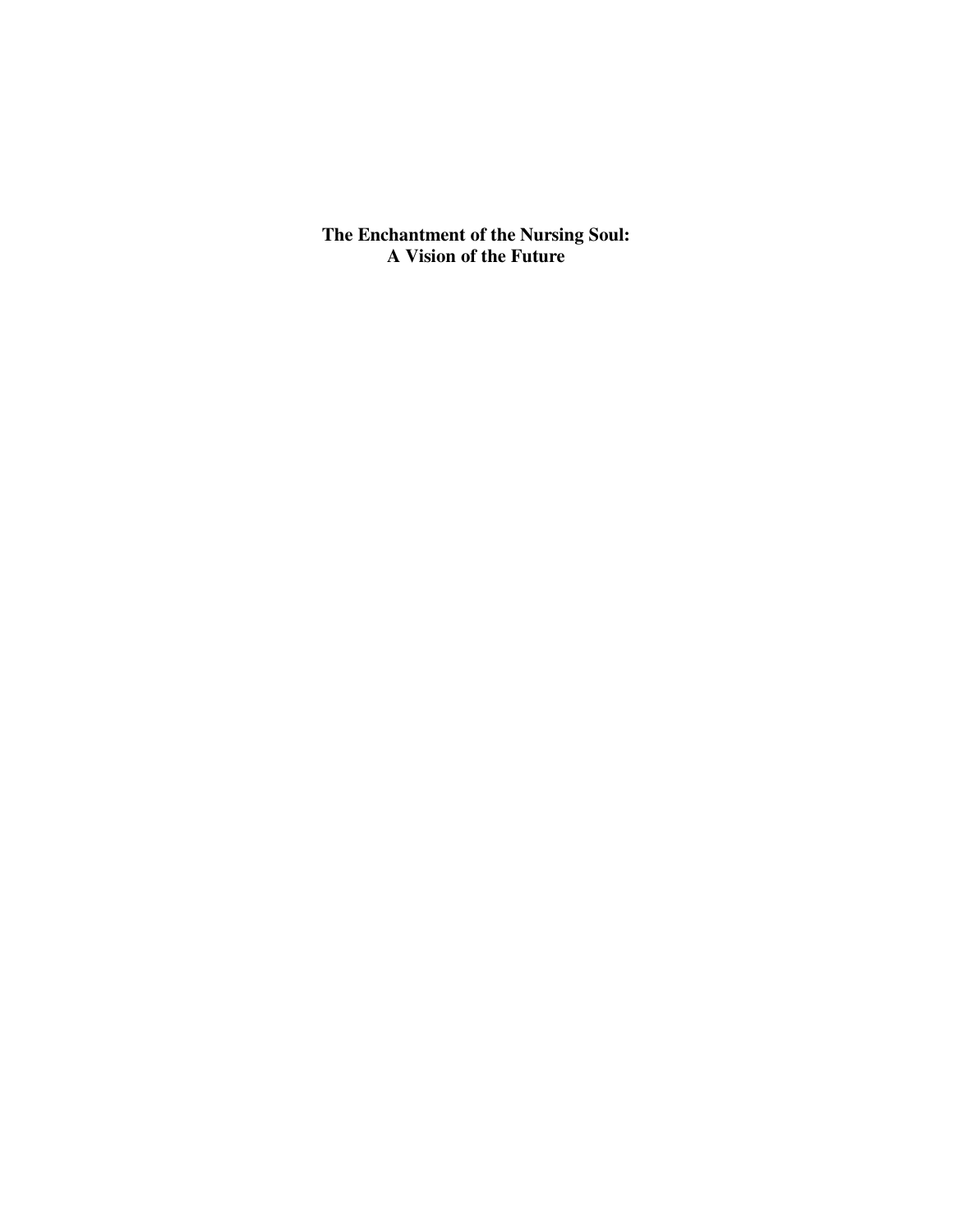# **Introduction**

The word "enchantment" is derived from the French word "chanter", to sing. The association of song or music with the soul dates back to the origins of humanity where, it is said, music was the first language. Early Greek philosophers observed the link, noting that music and the human soul were seen as aspects of the eternal (James, 1993). Pythagoras argued that the universe itself was musical after constructing universal principles and translating them into musical scales. The tone, rhythm, sound, vibrations and energies of music are manifestations of the Universal music (Khan, 1996). Plato spoke of the "singing soul" which brings to mind images of the ethereal as well as deep connection to our interior music or the rhythms of our own bodies and ways of being. Hafiz (in Khan, 1996), a Persian poet, referred to the soul itself as song.

Most nurses today have lived in a time where the notion of the soul has been almost completely absent from our understanding of who we are, what we know and what we do. In an age of materialism, reductionism and intellectualization, we have become unconscious of the deeper, soulful nature of our practice – to the sense of meaning in our work, to the experience of begin connected to both the ethereal and the interior music of our ways of being and ways of knowing.

As we cast our eyes to the future and to the many paths that lay before us, can a seemingly antiquated idea of the soul have relevance for nursing? In this paper, it will be argued that nursing, like humanity in general, are at a critical point in our evolution. It is a point of choosing among many alternatives, the most desirable future for nursing and for humanity. By exploring the broader landscapes of alternative global, health care and nursing futures, it will be **argued** that a path to a vibrant and robust future for nursing, and one that ensures the preservation of our sacred covenant with people, is the path of the enchantment of the nursing soul. This path will enable the nursing soul to sing once more.

# **A View From the Future**

The future of nursing is inextricably woven into the future of humanity, the planet and universe. Drawing on the field of futures studies, it is possible to set out alternative scenarios that provide the foundations upon which we can critique the present and entertain the choices that lay before us. Set against the backdrop of alternative global futures, the present and futures of nursing can be envisioned. The enchantment of the nursing soul as a vision of a desired nursing future will be posited as a vision that is socially congruent and significant.

### On Humanity's Evolution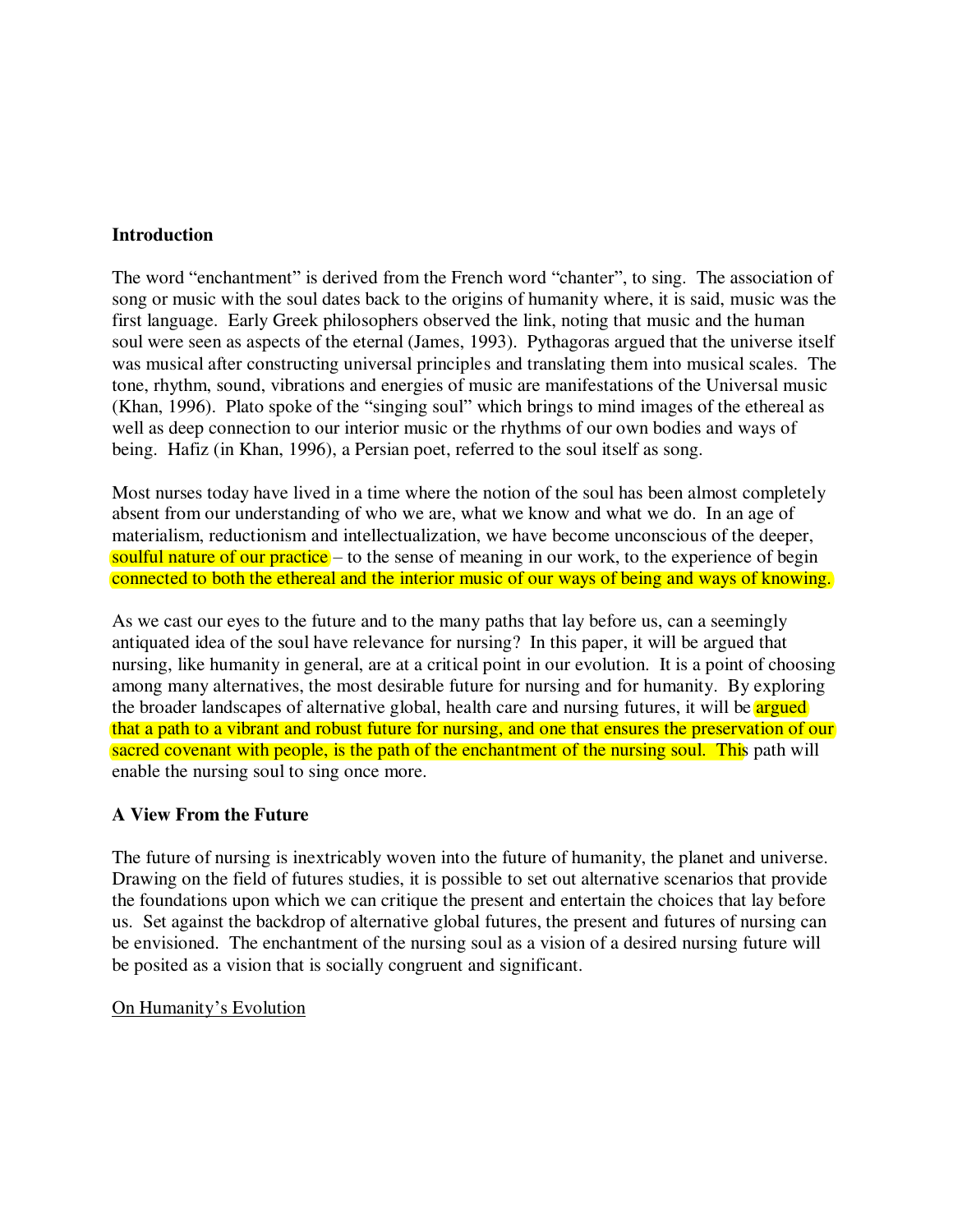As remarkable as it seems, Earth, our planetary home has existed for more than 5,000,000,000 years. It has borne witness to the beginnings of humanity that many argue may have been as far back as 40,000 years (Swimme, 1996). We, who live today, are simply singular notes playing a few refrains in the grand symphony of the unfolding universe. This is not to diminish the importance of our own individual music, but rather to underscore the magnificence and majesty of our great history.

Since the beginning of modern civilization, humanity and the planet have evolved through several remarkable periods. Each era has been unique in terms of its organization and structuring of society, as well as in the basic world-views or dominant values, beliefs, perceptions and expectations held by members of society. We have evolved through nomadic, agrarian, agricultural, feudal, pre-industrial and industrial eras. It is thought that in the present we are participants in a dramatic epoch as we move into a post-industrial era (Swimme and Berry, 1992; Toffler and Toffler, 1995). We cannot know precisely what this new era will be like, but there is little disagreement that the future will be radically different from the past or the present. We are at a critical juncture in our evolutionary journey, possibly the most critical period since the beginning of time.

Like it or not, we are both participants in and creators of a new era for all humanity. We may choose to ignore, deny or resist the inevitable transformation and our participation therein, but none of our attempts to hold fast to the present and its comforting familiarity will impede this evolutionary change.

If we accept the premise that we are in the throes of change, perhaps dramatic change as we move into a new era, how can we explore the possibilities that stand before us? Futurists claim that it is impossible to know, with crystal-ball accuracy, what the future will look like because the future is neither predictable nor pre-determined. However, it is possible to use specific methods to construct images of the future, foster dialogue about their desirability and stimulate critical reflection on the assumptions embedded in the images. The ultimate aim of the study of the future is to help people think and act more wisely so that our actions today advance us toward a more thoughtful tomorrow (Hancock and Bezold, 1994). If we explore some dominant images of the future, we may better understand our present day experiences, more critically consider our decisions and choices, and we may more creatively imagine the path to a vibrant future.

### The Techno-liberalist Future

Wager (1995) suggests that one of the dominant images of the future is what he describes as the techno-liberalist future. Techno-liberalism arises out of the industrial era paradigm that emphasizes empiricism, rationalism, objectivism and individualism. Adherents to this view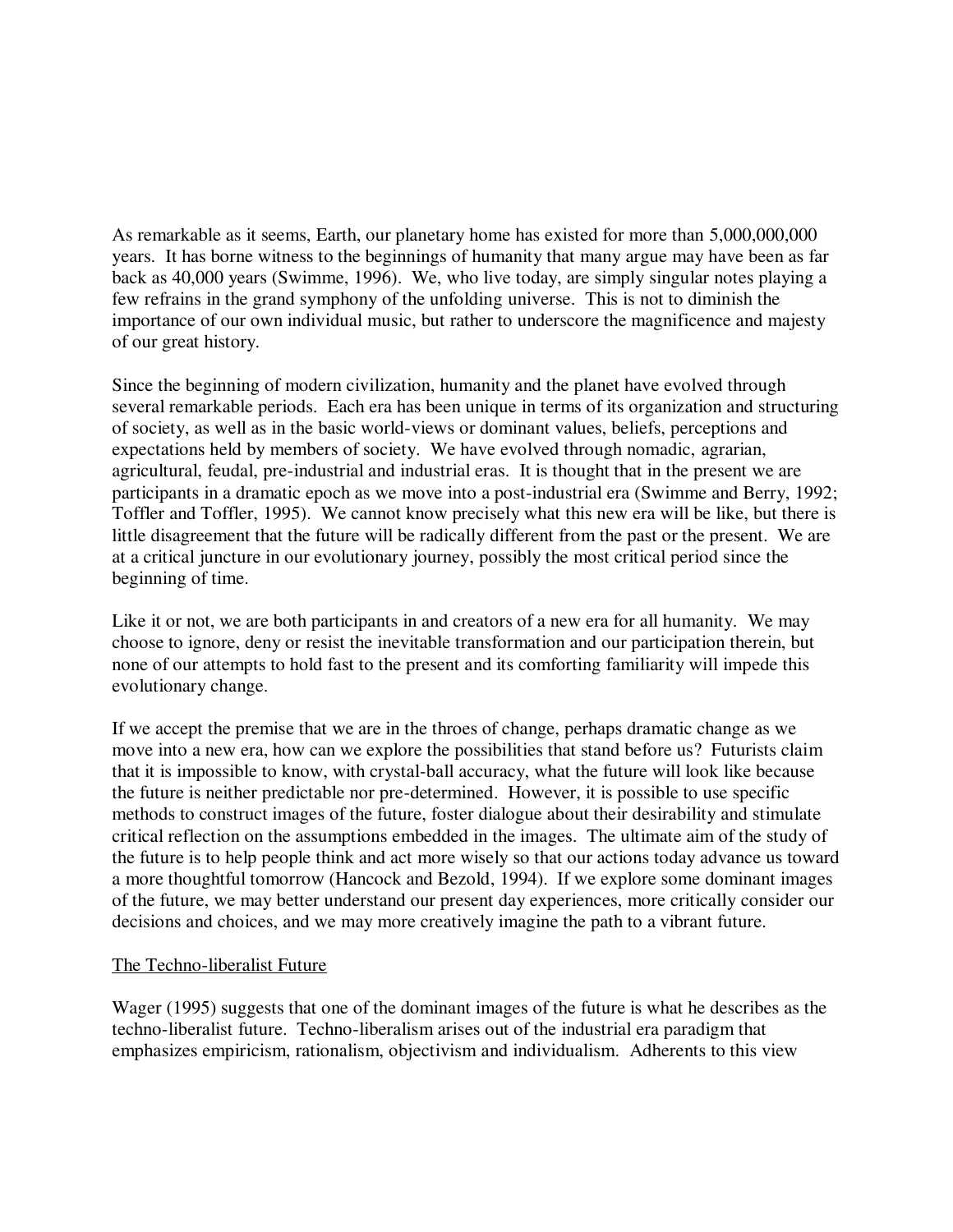believe technology as well as corporate, managerial and political systems will yield growth and prosperity in a material and economic sense. Subscribers to this image may be considered struck by "techno-lust" or the unquestioning belief that technology will solve every problem and be responsible for the achievement of a grand future.

The techno-liberalist view is evident globally, but also in health care where corporate and political pressures are being applied to "manage" and "measure" effective care. Effective care, from this point of view is defined in terms of systems efficiencies.

# Nursing in the Context of Alternative Futures Scenarios

For more than one hundred and fifty years, nursing has demonstrated its unique and crucial contributions to the well-being of societies. At this point along modern nursing's evolutionary journey, it is safe to say we have achieved much greatness and yet, we, like humanity generally, are in throes of rather stormy waters. We are, as Achterberg (199X) noted, "at a double threshold of danger and opportunity: the paradoxical twins born of crisis" (?).

Individually and collectively, nurses are living the paradoxical struggles of our time; of a time in which personal, professional and social paradigms are colliding. Of course, the crisis of paradigms is necessary for the reconstruction of a new future. However, in the meantime we wallow in the push-pull of the colliding tides. It is difficult to view this wallowing in a positive light; to see it not as a reflection of the unraveling of a profession, but as a reflection of our journey toward a new understanding, a new epistemology and, most importantly, as Watson (1999) has noted, a new ontology.

On the one hand, the past several decades have seen advances in nursing science, theory development and research. Nurses have shown their intellectual acumen and have proven themselves as scientists, scholars and researchers. There have been remarkable increases in the numbers of nurses continuing their education. More and different nursing roles have been and continue to emerge. Nurses have risen to demands for measurement, cost-consciousness and, the proverbial, 'evidence based practice'. We have shown our technological prowess, our adaptability and our outstanding ability to manage and massage chaotic organizations so patients can be cared for. We have done it all. Or, have we?

### **Theoretical and Philosophical Ideas of the Soul**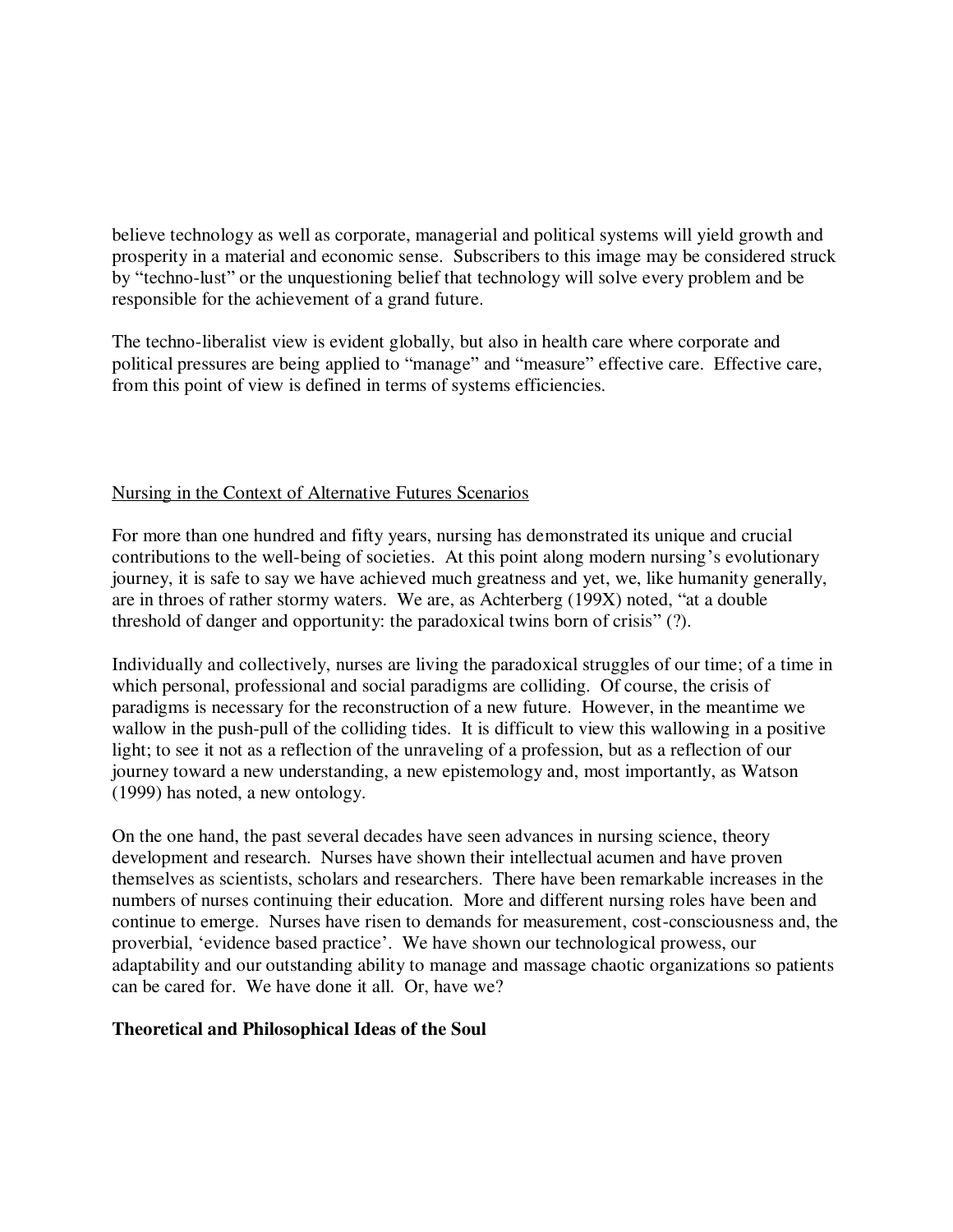For centuries, people have written about the soul, and yet, in modern times, the soul has been very much omitted from our ways of thinking and being, except in religious discourse. It may be argued that the soul's omission in the modern psyche is a consequence of two major historical and philosophical issues. First, is the issue of empirical-rational thinking that has dominated the modern worldview for the past three hundred years. Modern conceptions of soul have been shaped by the views of Descartes, Copernicus and others who are said to be the "fathers" of the  $17<sup>th</sup>$  century "new science". This scientific perspective gave way to a mechanistic, reductionistic and materialistic view of the universe, nature and human beings. From this point of view, the soul was perplexing. It could not be seen as matter and therefore could not be reduced or measured in order to prove its truth or validity. Consequently, as Swinburne (1997) suggests, the soul was considered to be an un-natural phenomenon. If it existed at all, it stood outside of nature or human beings, "perched precariously on the edge of matter in a strange conjunction with its body"(p.7). The introduction of the natural science paradigm dislodged the soul from its prior centrality in terms of people's understanding of life, humanity and the universe.

The second issue pertaining to the omission of the soul in modern thinking has to do with the soul's feminine heritage. In ancient times, according to Egyptian and Hebrew writing, the soul was simply taken for granted. People were viewed as souls living within a communion of other souls (Swinburne, 1997). Early references to the soul were feminine such as peuma, anima and alma. (REFS) Wolfe (1996) notes that the term soul stems from the German word "seele", a feminine noun used in the same way as the Indian "shakti", meaning ultimate feminine reality. He further suggests that the soul is often associated with the feminine because the soul is related to the mystical, to creativity, Eros, emotion, nature and nurturance. These same attributes are discussed in relation to the Chinese feminine principle of Yin, the opposite of Yang, the masculine principle (Watson, 1999). The feminine attributes of soul would be considered antithetical to the Cartesian worldview resulting in, at the very least, its inconsequential status in terms of its contribution to an understanding of knowledge, truth and reality.

Most nurses today have been strongly steeped in the Cartesian tradition, although we are trying to emancipate ourselves from its confines. It is not a wonder then that the soul has not played a prominent role in our conceptualizations of human beings, including ourselves as nurses. Even when the soul is added into our vocabulary it is often added in a hyphenated way: mind-bodysoul. This hyphenated structure is still a form of soft dualism (Swinburne, 1997). In order to bring the soul back into a place of centrality in our ways of thinking and being, it is necessary to explore some theistic and secular meanings of the soul.

#### **Music of the Enchanted Nursing Soul**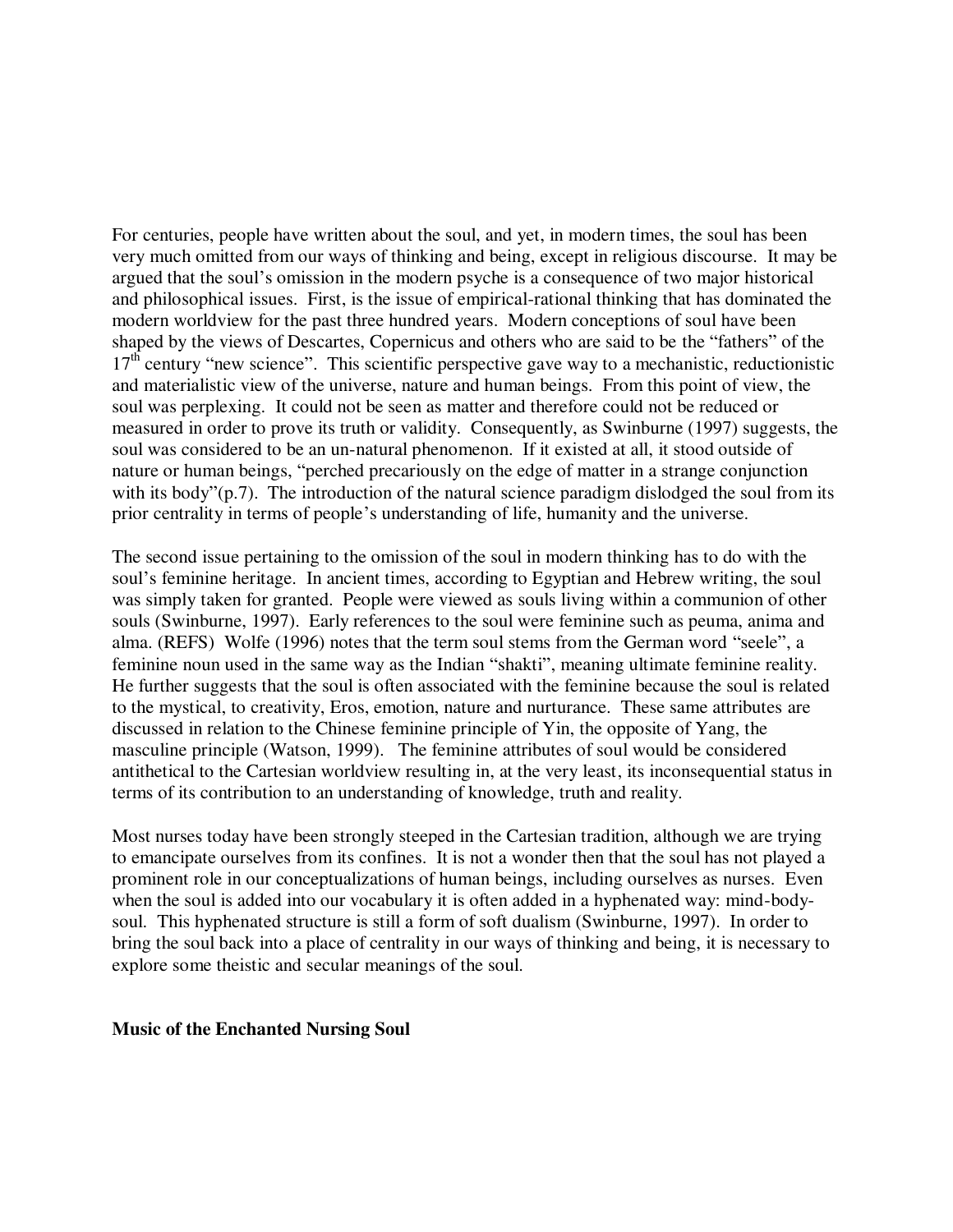The path to enchantment begins with the recovery of the nursing soul, which is to say that there is a need to bring the soul back into the nursing vocabulary, ways of thinking and ways of being. One of the ways to do this is through a process of what Fenn and Capps (1995) call " remystification" which calls upon us to acknowledge and treasure the unquantifiable, immeasurable, mysterious nature of life, health, healing and nursing. This path, in the Platonic sense, will enable us to hear and feel the Universal and interior music letting the nursing soul sing once more.

# Rhythm of Soul-to-soul Communion

The enchantment of the nursing soul requires a reconceptualization of human beings including nurses themselves. In the tradition of ancient views, we must start by seeing ourselves, and all others as souls. From this perspective, our ways of thinking, our actions, emotion and bodies are expressions of soul. When nurses engage with patients, it is through soul-to-soul communion. Although it is not technically possible to see another's soul, it is possible to experience the soul of another in an engulfing way. Patients share the soul of the nurses just as nurses share the souls of patients. Soul-to-soul communion is "part of the vital flow of life that surrounds and sustains us" (Swinburne, 1997, xiii). It is through this communion that we may access what can be described as something Higher, the Universal or World Soul.

# *Receiving the Unknowable Other*

In soul-to-soul communion, it is the goal of the nurse to receive the soul of the other. Yet, truly receiving the other to 'know' that soul begins with an acceptance that the 'other' is ultimately unknowable (Gafni, 2001).

- Affirmation of Not-Knowing
- The Presence of Silence

# Rhythm of Inspiration

Inspiration is derived from the word inspire, to breath in. Breath as life force is commonly associated with the soul. The enchanted nursing soul is an inspired soul. Hart (2000) discusses inspiration as a specific, nonrational process of knowing akin to Plato's notion of anamnesis or the soul's remembrance of truth. "Inspiration is the poet in the process of learning, the prophet beholding the voice of God, the artist hearing the Muse, and the "ordinary" person becoming, if only for a moment, extraordinary" (p.33)